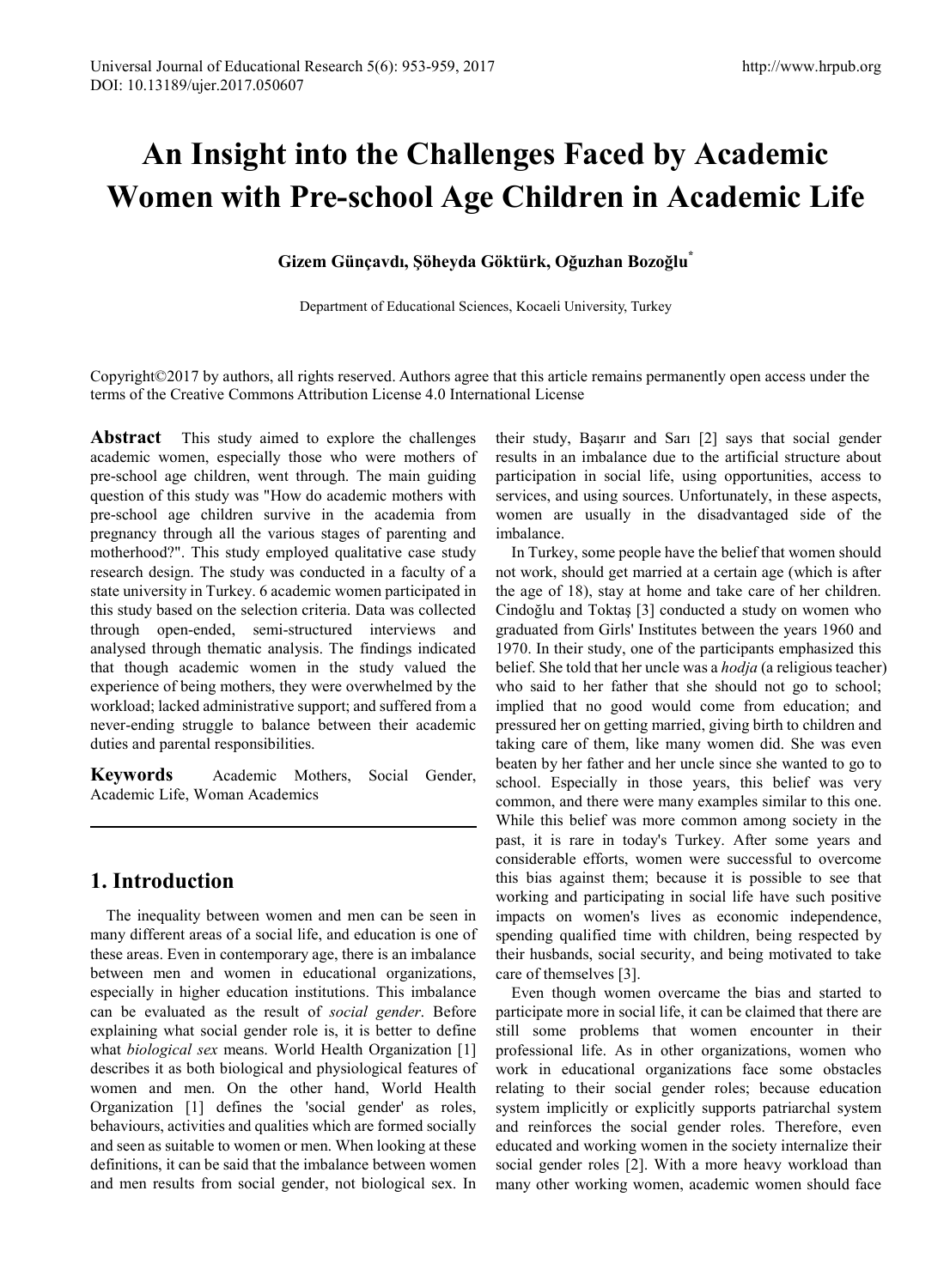the problem of trying to balance their academic studies like giving lectures, publishing articles, attending academic conferences and their social gender roles like doing the laundry, babysitting, doing housework and so on [4, 5].

Dependent on the reasons given above, there are many researches which clearly indicate that there are fewer women academicians when compared to their male colleagues, especially in senior positions [6, 7, 8, 9]. For example, women made up of 13 percent of professors and 22 percent of associated professors in Finland [8]. In Sweden, women professors made up of 9 percent of whole academy, while in Netherlands this amount is only 5 percent [8]. Edgren [6] indicates that this quite low number of women in academy should be considered as a big problem and some precautions should be taken just like Swedish Higher Education Act did by emphasizing each university's obligation to promote equality between female and male staff not only in education and research, but also in appointments. This should be evaluated as quite important, because Bagilhole and Goode [9] said that the academy became a 'man's world' and women had difficulties to find recommendations for themselves which would help them to promote, find sources which would enable them to do researches. Bagilhole and Goode [9] also emphasized that even universities in United Kingdom should keep and provide statistical records of their staff depending on some features like their gender, ethnicity and marital status to make sure of giving equal opportunities to women and men in academic world, it could not change the situation in favour of women. Another study conducted by Bett [7] in universities of United Kingdom had similar results. This study showed that the number of women who were at senior levels in academy constituted only the quarter of the total number, the male academics who worked at top positions were twice as much as the female academics [7].

The same situation is valid for Turkey, depending on the results of Higher Education Council's (YOK) statistics of 2015-2016 academic year. The statistics show that the total number of female professors is 6626, while that of males is 15790; total number of female associate professors is 5285, while that of males is 9738; the total number of female assistant professors is 14214, while that of males is 21087; the total number of female instructors is 9574, while that of males is 12278 [10]. Despite these numbers of academics in higher positions in academic hierarchy, the numbers of female and male research assistants are close to each other. The results of YOK's statistics [10] showed that there are 23617 female research assistants and 23759 male research assistants. Research assistants are the staffs in university who have responsibilities to attend MA and PhD educations, and to become academics. So, these results can be interpreted as the impact of social gender roles. However, it would be wrong to say that social gender role is the only factor that affects women research assistants to move on their career, because Bagilhole and Goode [9] found in their study that women had difficulties in their academic achievements' being valued, in overcoming to be alienated and

marginalized in academy by their male colleagues, in self-promoting their academic works (and in order to do this, they needed male academic support, usually from their Head of Departments), and in asking for help when they needed since it could be seen as a 'weakness' by their male colleagues. Besides, it is possible to say that social gender roles have a big impact on the process of women academics' professional lives.

In the light of these studies, this study aims to define the challenges academic women, especially those who are mothers of pre-school age children, encounter in their professional life, which can result in heavier family roles to women; as it is believed that if these challenges can be defined and a framework can be constructed, some precautions can be taken in order to limit or minimize these challenges and therefore, academic women can participate efficiently and effectively in academic context and they can proceed through their academic life more successfully. So the guiding question of this study is "How do academic mothers with pre-school age children survive in the academia from pregnancy through all the various stages of parenting and motherhood?"

# **2. Methodology**

#### **2.1. Research Design**

This study employs qualitative case study research design. The goal of case study is to analyse one or more cases in terms of context and time within its boundaries [11]. The researcher who will conduct a case study should decide what the case is. Baxter and Jack [12] said that the researcher should ask himself or herself "Do I want to analyse the individual?", "Do I want to analyse the program?", "Do I want to analyse the process?" or "Do I want to analyse the differences between organizations?". In its relation to the main guiding question, this study is a descriptive case study in that it aims to define the present situation for academic women with pre-school age children.

#### **2.2. The Context and the Participants**

This study is conducted in a faculty of a state university in Turkey. This university was founded in 1992, so it can be regarded as a new university, which is thought to be more flexible and suitable for academic women when compared to old universities [8]. The university is situated in an industrial city, so many families consist of working parents, and they are nuclear families that do not include grandparents. Thus, academic women with pre-school age children of this university can be taken as members of nuclear families.

The faculty where the study was conducted has 74 academic personnel. Forty-four of them are female, 30 of them are male academics. Among 44 academic women, 15 of them are research assistants, 5 of them are lecturers, 13 of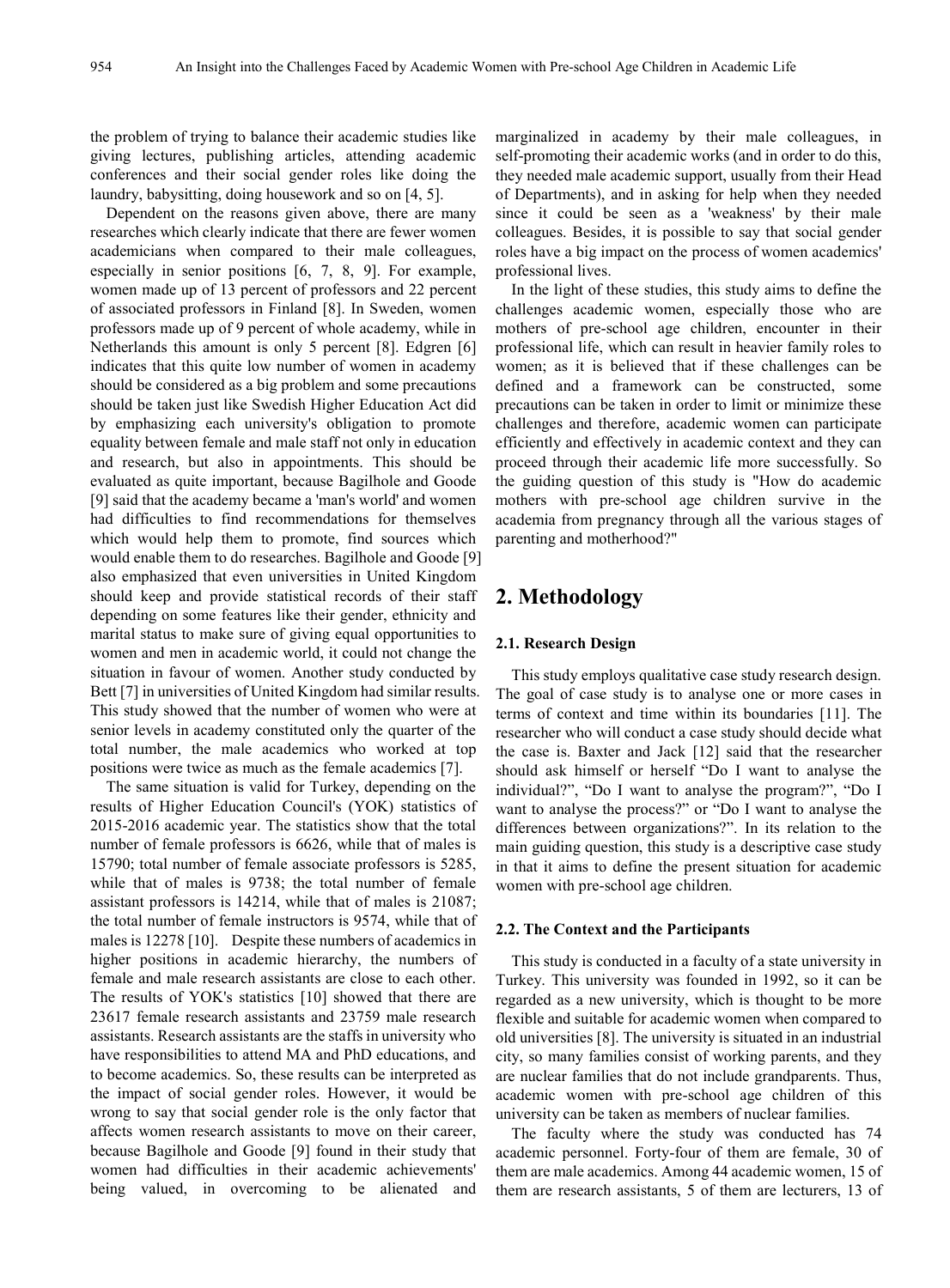them are assistant professors, 10 of them are associate professors and one of them is professor. Having at least one pre-school age children was the basic criteria of this study. Depending on this, six academic women participated in this

#### **2.3. The Researchers**

This study was conducted by three researchers. Two of them were female and worked as academics in the faculty where this study was conducted. One of these researchers was married and had a pre-school age child and she had been working in the faculty for long years as an associate professor. The other female researcher was not married and did not have a child. She had been working in the faculty for three years as a research assistant. Thus, these researchers were insiders and had the opportunity to see how things were going on in the faculty, which helped them observe and analyse the situation deeply. To increase validity and reliability of the study, the third researcher was male and an outsider (an instructor in another higher education institution). Therefore, this selection of researchers from different gender groups and including an outsider allowed the researchers to analyse the data from different perspectives.

study. One of them was associate professor, four of them were assistant professor, and one of them was a lecturer.

#### **2.4. Data Collection**

The data were collected through open-ended, semi-structured in-depth interviews each of them taking more or less 30 minutes. Each interview was conducted face-to-face with the participants in a private setting where they could feel more relaxed. Data was collected via digital voice recording and interviews were transcribed verbatim from digital recording. All personal identifiers were removed to preserve anonymity and each participant was given a unique identifier number (i.e. A1 stands for the first academician). The interview questions were developed as can be seen in Table 1:

**Table 1.** Semi-structured interview questions

| How did (do) you accommodate your career with the reality of<br>women's life-family-the family role?                                                                                                                                  |  |  |
|---------------------------------------------------------------------------------------------------------------------------------------------------------------------------------------------------------------------------------------|--|--|
| How do you compare yourself as an academic to your male<br>colleagues?                                                                                                                                                                |  |  |
| Do you feel interrupted and how do you handle in the interruption<br>in your career due to having a baby?                                                                                                                             |  |  |
| What circumstances (if any) make you choose between upward<br>mobility or family stability?                                                                                                                                           |  |  |
| Did you feel any difficulty (both in real sense and psychologically)<br>to negotiate maternity leave or to decrease course load as a faculty<br>member or researcher (from pregnancy through all the various<br>stages of parenting)? |  |  |
| What kind of support you needed/received<br>from<br>vour<br>administrators and colleagues, husband, family?                                                                                                                           |  |  |
| How do you think the culture in academia respond to your need to<br>balance work and life?                                                                                                                                            |  |  |

#### **2.5. Data Analysis**

For the study, thematic analysis was implemented to identify themes and patterns within the data. Codes and categories such as 'support from parents', 'more workload on women' and 'social gender role' were developed. After the first meeting in which initial codes and categories were developed by each researcher, to ensure the reliability of data, extensive discussions were held among all researchers and remaining transcripts were subsequently reviewed during this process to explore emerging themes. The researchers independently coded all the data and met at periodical intervals to discuss codes, categories, and themes and ensure reliability. Finally, the researchers compared individual analysis and reached consensus over the emerging themes and their contents.

## **3. Findings**

From the detailed analysis of the six interviews, two main themes were yielded. These themes were named as (a) support from social environment is a need, and (b) motherhood is demanding for an academic woman. Within each theme, a number of sub-themes were also identified and these are presented in the following table and discussed under main themes.

In the following section, the themes and its related subthemes are presented in the order given in Table 2. After explanation of their meanings, each sub-theme is given examples of participants' original scripts.

**Table 2**. Main-themes and sub-themes

| Main themes             |           | Sub-themes                        |  |  |
|-------------------------|-----------|-----------------------------------|--|--|
| Support from social     | $\bullet$ | Support from family               |  |  |
| environment is a need   |           | Support from organization         |  |  |
| Motherhood is demanding | ٠         | Keep the balance                  |  |  |
| for an academic woman   |           | Heavy workload                    |  |  |
|                         |           | A big mission: Social gender role |  |  |

#### **Theme 1: Support from social environment is a need**

As being a mother can be both an exciting and exhausting process for a woman, the participants of this study emphasized that support from their social environment was a need starting from the pregnancy. However, they divided the support from social environment into two different groups as *support from family* and *support from organization*.

*Support from family.* The academic women in this study mentioned that they got support from their family before and after giving birth to their children and, this helped them a lot. The support was mostly from their parents, and support from their spouse was also quite important for them. Support from family helped them survive in terms of academy, and also of motherhood.

*Being a mother puts you in a difficult process. I got help from my husband and my parents to cope with this difficulty. (A1)*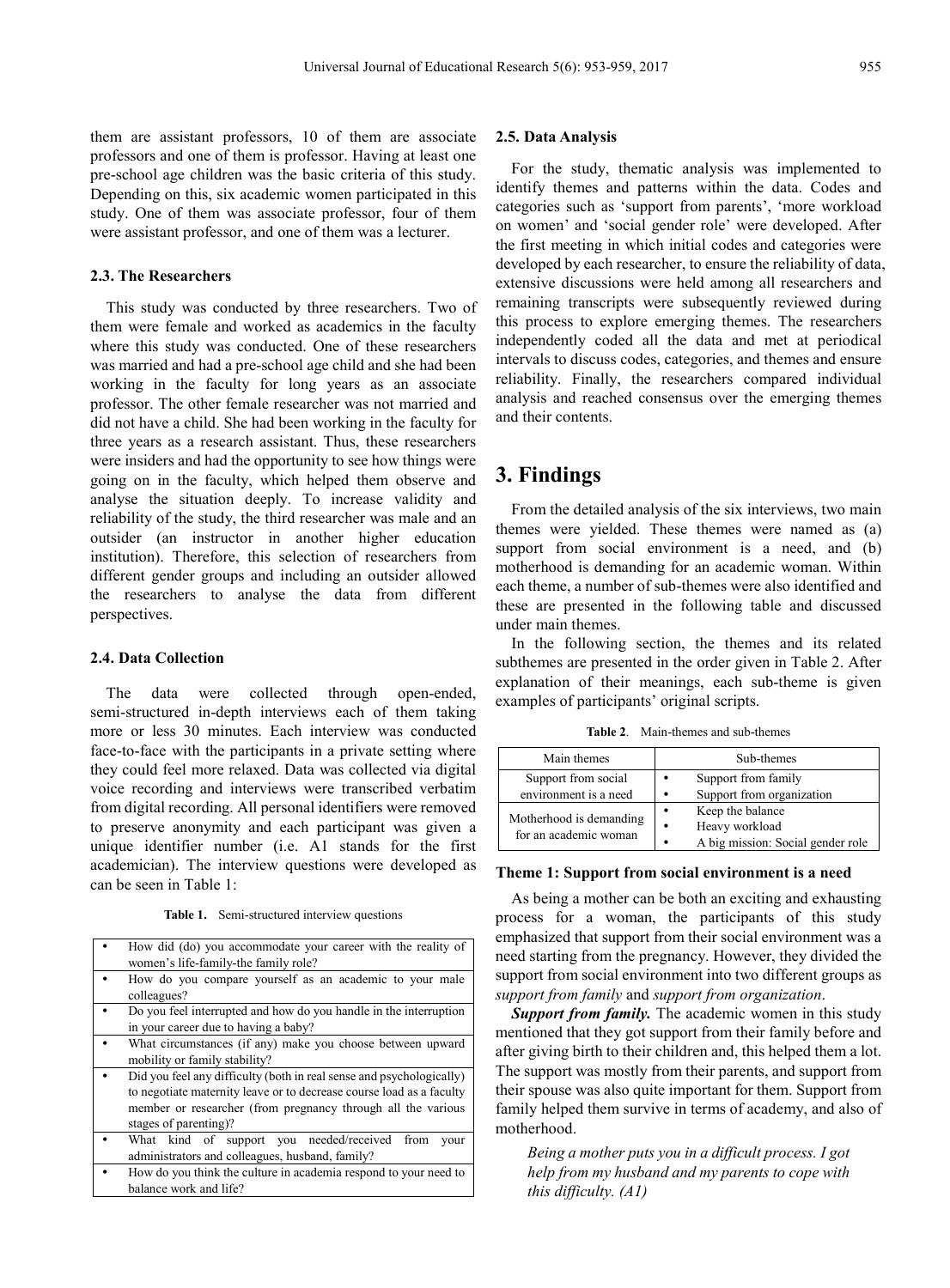*After becoming a mother, I didn't have to make a choice between my career and my family life. This happened thanks to my husband's and my parents' support. They took the responsibility for baby care as much as I did, and this helped me a lot. (A2)*

*The support from my parents was very important for me. My mother and father were always with me. I never had problems about babysitters, because I never needed one. When I gave birth, and when I turned back to my work, my parents were always there for me. (A4)*

*After my child was born, I studied for an exam to become an associate professor. Thanks to my husband and my mother, I could study very easily because they took care of my son while I was studying. (A3)*

*Support from organization.* The second type of support which was seen equally important by the participants was support from organization. They said they did not get the sufficient support from the management of their faculty, and this made the adaptation process harder for them.

*I got help from my administrators and co-workers in the limits of my legal rights. Sometimes I couldn't use my breast-feeding permission. (A2)*

*I got my maternity leave, but I had to turn back to work two months earlier since there was a need. My course-load was as much as my other colleagues. So my workload didn't get lower. (A1)*

One of the participants even said that she was hindered by her department administrator after she became mother:

*I didn't get any help from my administrators. On the contrary, I was hindered. I finished my PhD after my child was born. I gave a break for 2.5 years, and when I turned back to my work, I had the right to be tenured. However, my administrators didn't give that personnel cadre to me, and they gave the cadre to another person. I thought this was a punishment. (A4)*

#### **Theme 2: Motherhood is demanding for an academic woman**

The participant of this study talked about how difficult and demanding being an academic mother was. They had some responsibilities as a mother, and also as a woman due to their social gender role. They also added that the motherhood made them give a break to their academic life.

*I feel myself regressed as an academician, since I had my maternity leave and this leave means being away from academic environment, it hinders you from attending congresses or workshops, and giving lectures, which also helps us improve ourselves. (A5)*

*After my son was born, I thought I would go on my studies, but then I understood that this was a dream. Until he was 5-month old, I couldn't do anything academic. Then I started to work, with the help of my mother and babysitter. (A6)*

*I had some flaws after my son's birth. During that time, I had to finish my PhD dissertation, so I turned back to study for my dissertation 3 days after I gave birth. I finished it, because it was a necessity. But then, I could turn back to my academic studies after 3 years. (A4)*

*Think about a baby that needs love and care from you, intensely. This is the reality for all mothers. For academic mothers, this reality means a demanding and challenging process in terms of work-life. I experienced this process, as well. (A1)*

In addition to these, they emphasized they had so many works to do as an academician, first of which was giving lectures as many as other colleagues after the birth. As a result, academic mothers tried hard to keep the balance between their academic life and family roles. In the light of these findings, this theme has 3 sub-themes: *keep the balance, heavy workload* and *a big mission: social gender role.*

*Keep the balance.* The participants emphasized that they tried to keep the balance between their family roles and their academic life, because only then they could go on their life without ignoring either their families or their academic lives.

*I am trying to carry on both motherhood and academic life in a balanced way. I am trying to invest in both as much as I do, because motherhood is very important and so is academic career. (A4)*

*I determine my priorities depending on the situation. Then, I put motherhood or my academic life in the first place, and spend my time and energy according to this decision. (A1)*

*I cannot say that I have a balance between them in my life. I believe it is not an easy thing to do so, by the way. I try to manage motherhood and academic life by changing my focus time to time. For example, if there is something urgent about work or if I try to finish my manuscript, I neglect my family and focus on my work. However if the situation is vice versa, then my focus is on my family and I neglect my academic life. (A2)*

*I believe I succeed to keep the balance between motherhood and my academic life. I do this by not bringing work at home if possible. If I have to study at home, then I do this when I am alone- for example late at night, when my son and my husband fall asleep. (A3)*

One of the participants even said she had to plan her daily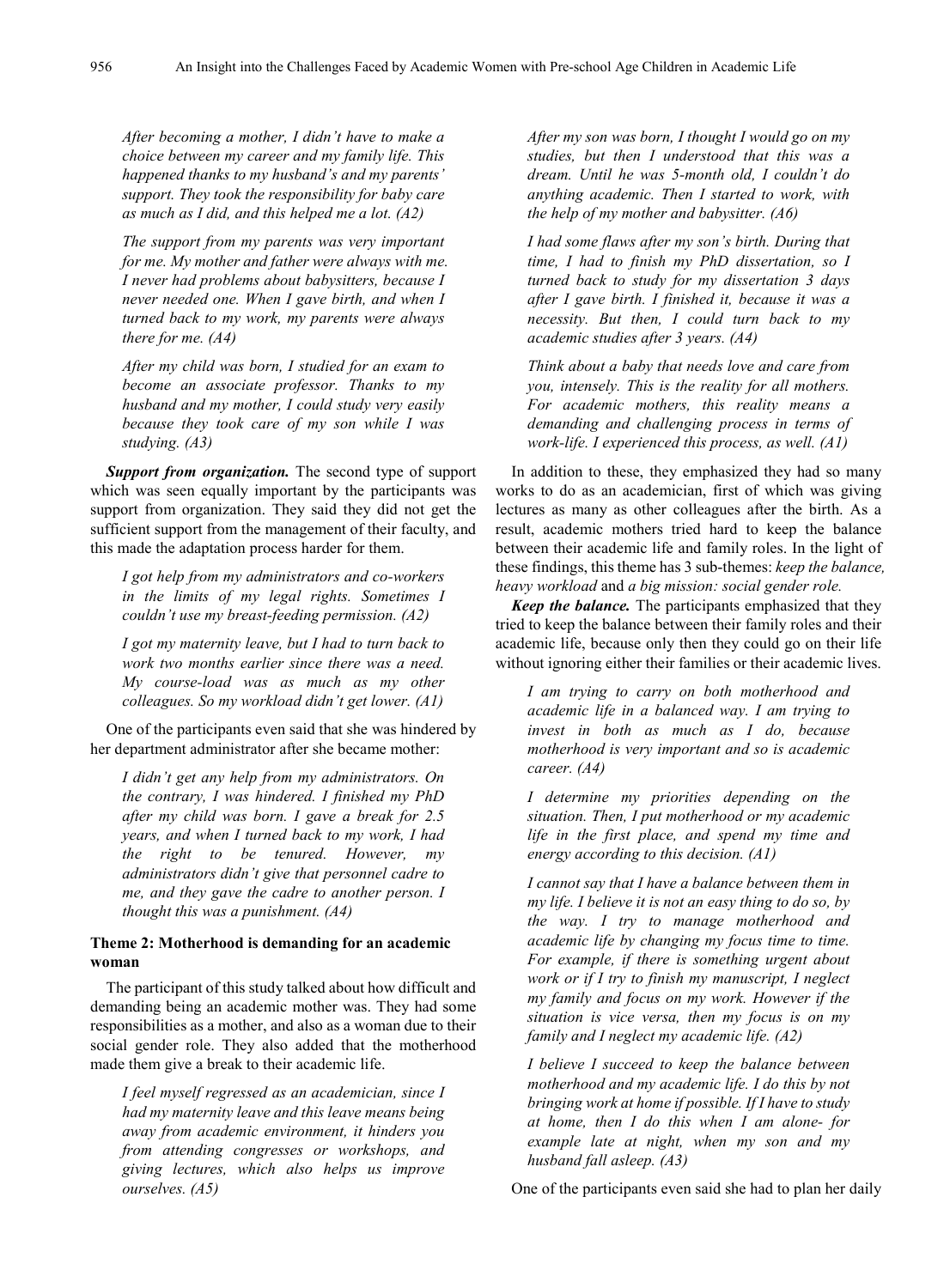life and revise it frequently in order not to have any obstacles.

*I must be planned about what I will do in a day. Also, I am trying to revise how I will use my time and energy. Because I have accepted the responsibilities I have in the family life, and the reality that I could spare little time for myself, I have to spend more energy on my work if I want to be successful in my academic career. (A5)*

Despite the difficulties they have experienced, most of the academic women told that being mother was more important than academic career.

*I am very happy that I had my daughter. It was the right decision for me to give birth to her, even though this made me give a break to my academic studies. I can still be an associate professor or I can finish my PhD dissertation after 10 years, but becoming mother 10 years later would be impossible in terms of biological reasons. (A2)*

*My hardest decision was having another child. At first, I decided not to have a second child, but after a long time I changed my mind and decided to have my second child. It was a hard decision for me, because I was planning to prepare for the exam to become an associate professor. Now, I will give a break and raise my child, since this time I just want to focus on one thing and it will be becoming a mother. (A6)*

*Before I got pregnant, I knew that being a mother would affect my academic life deeply. I knew that I couldn't study for my PhD after the birth, because it meant going another city every week…It was impossible for a woman with a baby. Nevertheless, I chose to become a mother. I did the right thing and I never regret my decision. (A1)*

*Heavy workload.* The academic women with pre-school age children that participated in this study agreed on that their workload was as heavy as that of their male colleagues, also as heavy as that of their female colleagues who were not mothers.

*I didn't have any support from academy during my first days of motherhood. In the following years? No. But I never gave up my academic life. I tried to survive on my own. What did I do? I slept less, I studied more, never expected any help from anyone, tried to do my best. Unfortunately, my physical health was affected by this workload in a negative way. I felt more tired, more burnt-out. However, I pretended to be strong when others looked at me, because I had to be strong for my son, for my family and for myself. (A4)*

*Doing academic studies, criteria for becoming an* 

*associate professor require academic projects, partnership and studying hard. As a mother and a spouse, it is difficult to focus on them as a whole. So, I needed to do more work in a short time even though I seemed like I kept the balance. I gave lectures, I studied, I read articles, I took care of my husband and my child…but I did all of them in a rush, because my time was limited due to the workload. (A6)*

*A big mission: Social gender role.* The academic women emphasized that they had a big mission in their life: their social gender role. Because of the characteristics of Turkish culture, they have so many responsibilities for the child and for their family. Some of the academic women compared themselves with their male colleagues and they labelled the male academics as "lucky".

*I sometimes think that if I were a man, I would be a professor because they have more time compared to us. We live in Turkish society. We have responsibilities as a woman. When a man does something which is seen as "woman's work", he is thanked; because it is considered help. But as a woman, it is our main role. Responsibility is mostly on our shoulders. (A4)*

*Unfortunately I have to admit that being a man in academy is a big advantage. I, as a woman, always have to plan my time in order not to bring work at home, finish my work and spend time with my husband and child. If I were a man, I would stay at school and study. I would study 2 or 3 hours in two evenings, for example, if I were a man, I wouldn't have to think about what I would cook, didn't have to prepare the meal and pick my son from school. Also going to a conference wouldn't be a problem for me. I would easily broaden my academic environment. Men are lucky in terms of these. (A6)*

*I certainly believe that my male colleagues are more advantageous. I have my social environment's support with me, but my responsibilities in family life and in social life are much more than my male colleagues'. (A5)*

## **4. Discussion**

With this study, the researchers aimed to find out how academic mothers with pre-school age children survive in academia from pregnancy through all the various stages of parenting and motherhood. The data from interviews with six academic mothers from a state university led to two main themes: *Support from social environment is a need* and *Motherhood is demanding for an academic woman*. In this section, the significance of the findings will be mentioned under these two themes.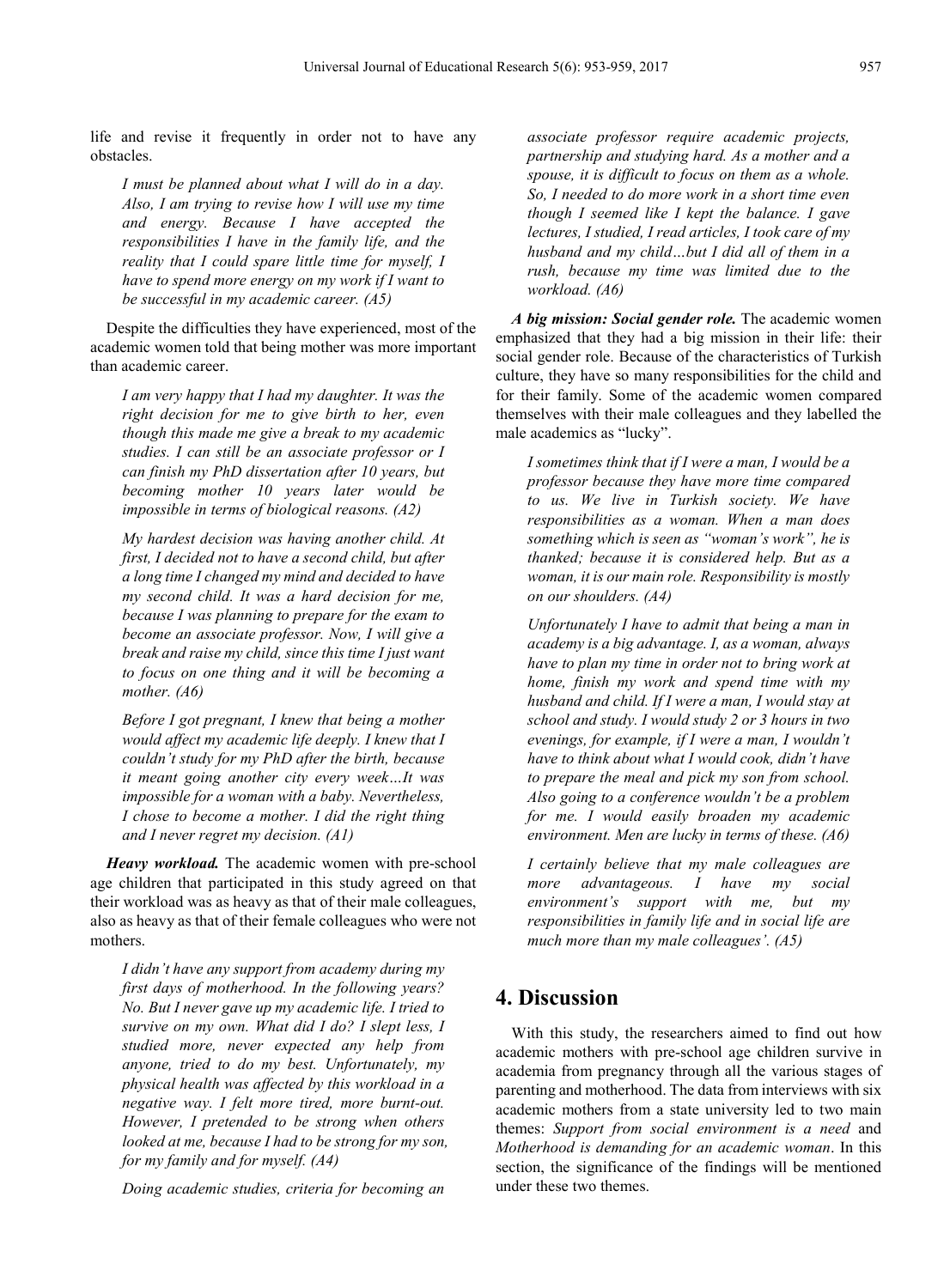#### **4.1. Support from Social Environment is a Need**

Academic mothers of this study emphasized the importance of support from their social environment. All of the six mothers said that they managed to survive in academic life with the help of their parents, especially their mothers, together with their husbands. Many of the academic women with pre-school age children who participated in this study said they did not have to deal with baby-sitters because their mothers were always there for them. These findings are similar to Cindoğlu and Toktaş's [3] study. In their study, Cindoğlu and Toktaş [3] tried to analyse the empowerment and resistance strategies used by working women in Turkey who graduated from Girls' Institutes. The participants of that study said that their families had been supportive to them to attain education and gain their economic independence. Within their families, their mothers were very supportive and did their best to send their daughter to school, and also supported them through their professional life [3]. In this study, it was found out that the most supportive parent was mostly mothers.

Women academics in this study mostly did not get any support from their organizations and their administrators. One of the participants said she did not get any support; she was hindered by her administrator and, could not take her academic cadre even though she gained the right for it. These findings are similar to previous studies' findings [13, 8, 9]. Hammond [13] said that academic women faced the obstacles against their academic career which were brought to them by academic men, because it was thought that the university was a "man's world" where the old boy network existed, perhaps still exists [9]. Humm [14] stated that male co-workers of academic women defended the idea that men and women were equal, because their salaries were the same; however equal opportunity did not mean equal salary, but it meant equal value and opportunities for academic studies and promotion. On the other hand, Ledwith and Menfredi [8] emphasized that there were homo-social male territories in universities, and women were chosen as members of unimportant committees, were not taken seriously as academics if they were mothers; and the academic men provided poor references for academic women, which could affect their promotion negatively. Humm [14] suggested that women in academy were exposed to "sharp attacks", such as misuse of their efforts, isolation, lack of security for sexist behaviours; and all of these factors caused academic women to try to survive in an intellectual environment with negative equity and low morale ruled by male co-workers. Ledwith and Menfredi [8] also mentioned that because of this male dominant structure of academy; even if academic women become administrators, they did not support their female colleagues in order to survive in academy.

#### **4.2. Motherhood is Demanding for an Academic Woman**

Academic women with pre-school age children who participated in this study emphasized that motherhood and academic life were difficult and demanding for them. They said that it was hard for them to keep the balance between their academic work and family life, and to do this, they studied quite hard when compared to their male colleagues. They also mentioned that as a woman, the relationship with relatives, housework, and babysitting were all their responsibilities. This point of view of the academic women may be interpreted as the internalization of gender roles attributes. The studies on gender roles can be evaluated as being supportive to this idea [15, 16, 17].

Sancar [16] claimed that the primitive societies' characteristics affected contemporary social gender roles, because in primitive societies men went out the cave and hunted, and women got pregnant and they gave birth to children and took care of them. The effects of these conditions are visible in today's daily life. House errands, growing children and taking care of the house are perceived as the women's responsibilities whether she works or not. Günay and Bener [17] suggest that there is a common conception that women are responsible for babysitting, house errands, taking care of elder people in the family in contemporary societies. Turkish societal structure show similar characteristics, too. When the studies conducted in Turkey are analysed, it is highly possible to see that working women highlight their social gender role responsibilities.

One of the studies on societal structures affecting social gender role in Turkey was conducted by Başarır and Sarı [2]. The study investigated women academics' perceptions regarding 'being a women academic' through metaphors. In their study the women academics saw themselves as individuals with multi-missions and responsibilities. The answers of academic women comprised of metaphors like 'octopus' and 'cloned human', because they believed academic women had to organize more than one work at the same time like being a housewife, an academic, a teacher, and an administrator at the same time [2]. These findings are compliant with this study's findings, since in this study, academic women emphasized that they had so many responsibilities, so much work to do both in academic and family life. In addition to this, they also asserted that there are some expectations from the woman in family life in Turkish society and they need to behave and organize their life according to these roles. Because of these roles and expectations from women, they believe they cannot work as productive as they want. Also they have mentioned that they see their male colleagues as lucky since they do not have the same responsibilities with them.

In Başarır and Sarı's study [2] the academic women thought that they were like 'warriors' and 'supermen' because they had so many roles and responsibilities in their private life and academic life; they did not receive any support from anyone; and they struggled to overcome the obstacles they faced in the society. These findings are also similar to this study's findings. Academic women with pre-school age children thought they had a heavy workload that included all the works mentioned above.